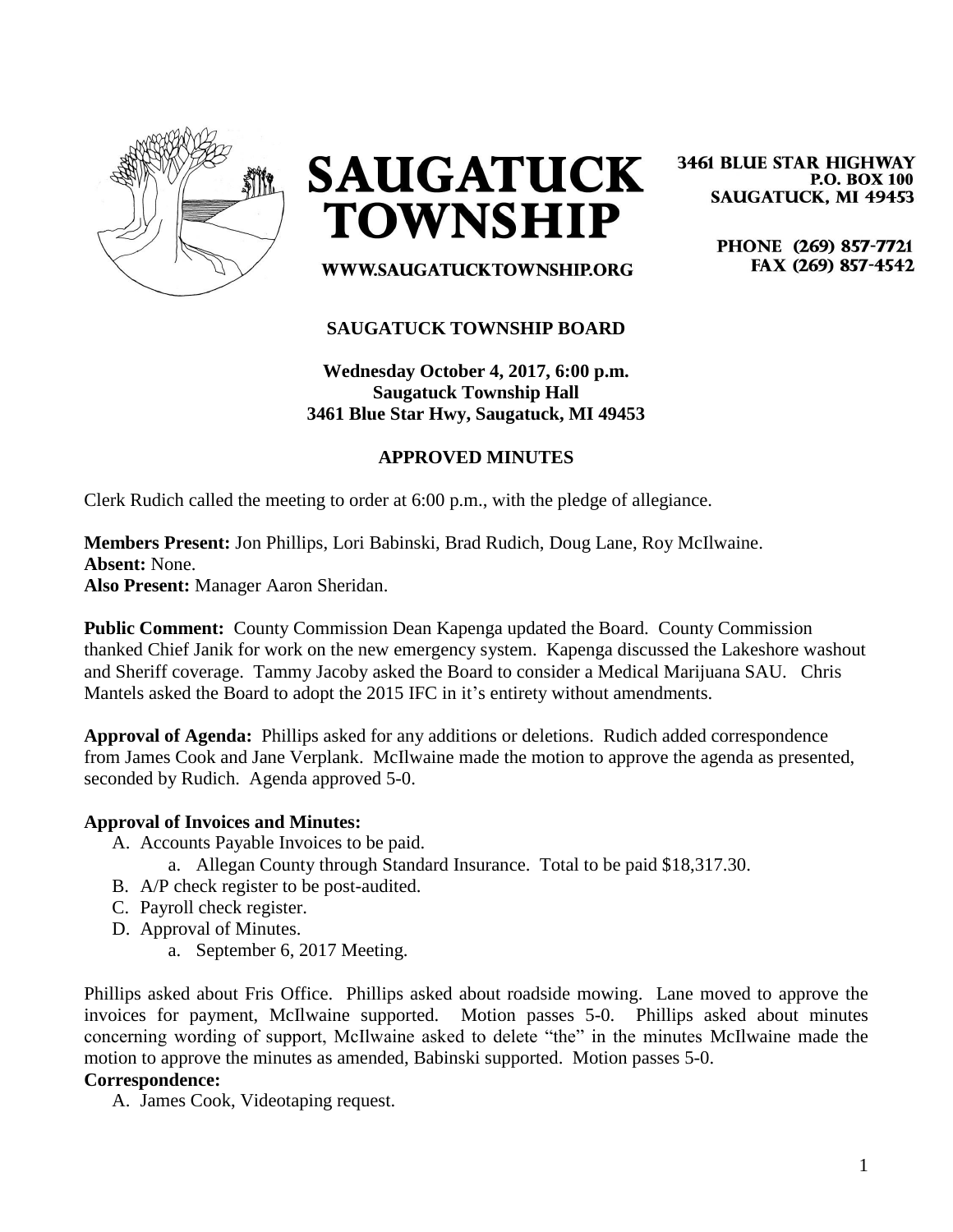B. Jane Verplank, Fire Board Chair. Request to hold a joint Fire Board and Township Board meeting. McIlwaine made the motion to amend the agenda and add joint meeting discussion, supported by Phillips. Motion passes 3-2.

# **Unfinished Business:**

A. Videotaping Meetings. Phillips stated that software could upload recordings. Rudich reiterated that he polled the other County Clerks, and none of them except the City of Holland videotape their meetings. McIlwaine made the suggestion to hold the Board meeting at a later time. Changing Board meeting time will be on November agenda. Motion by Rudich to not videotape meetings, Lane supported. Motion passes 3-2.

# **New Business:**

- A. IFC 2015 Adoption. Tabled until the November meeting.
- B. Wellhead License and Option to Purchase Agreement and Resolution to Adopt. Sheridan stated the owners of the Northshore development offered the Township land on 65<sup>th</sup> Street for a municipal well. The land could be purchased, in the event that the well was productive. Well would cost roughly \$20,000 to dig. Phillips made the motion to adopt the Resolution to Approve License and Option Agreement on Potential Well Field, supported by Rudich. No discussion. Roll call vote: all vote yes. Resolution passes 5-0.
- C. Proposal for Sewer Metering Design. Sheridan explained that the Kal. Lake Board recommended that master flow meters be installed to count sewer capacity. McIlwaine asked if the split of payment was proportionate. Discussion on split of payment. Sheridan stated the proportion was suggested by Engineers Fleis & Vandenbrink. Rudich made the motion to accept the Proposal for Design Engineering Services for Sewer Metering, not to exceed \$5,000, support from Lane. No discussion. Motion passes 5-0.
- D. Township Attorney Utility Legal Letters of Engagement. Sheridan explained that Laketown Township Attorney Ron Bultje was hired by Township Attorneys Dickenson & Wright. Dickenson & Wright suggested a change of Attorney for utility matters only to prevent a conflict. Sheridan suggested the firm Foster Swift, and Attorney Mike Homier. Homier would not charge for getting up to speed on previous utility issues, and was a cheaper rate. Rudich made the motion to accept the proposal to provide special counsel services for utilities in the Township, support from Babinski. No discussion. Motion passes 5-0.
- E. Resolution to Waive Penalties on Property Transfer Affidavits. Sheridan explained that Township Assessor Sheri Mason recommended the Township waive property transfer penalties. The Township has not received revenue for the penalties. McIlwaine made the motion to adopt the Resolution to Waive Penalties on Property Transfer Affidavits, support by Rudich. Roll call vote: all vote yes. Resolution passes 5-0.
- F. Debra Wester Appreciation. Sheridan explained there was a Certificate of Appreciation for Debra Wester's work on the Cemetery Garden. McIlwaine asked the Supervisor present the Certificate, second by Lane. Unanimous consent.
- G. Advanced Warning System Signage. Sheridan explained the Friends of the Blue Star Trail approved the additional expense of the warning system at the Fire Hall. Chief Janik thanked the Friends. Discussion on Fire Department safety. Phillips made the motion to direct Sheridan to adopt the warning system, support from McIlwaine. Motion passes 4-1.
- H. Parks Donation Fees Resolution. Sheridan explained that donations for advertising, memorial benches, picnic tables and trash receptacles, should be added to the Township consolidated fee